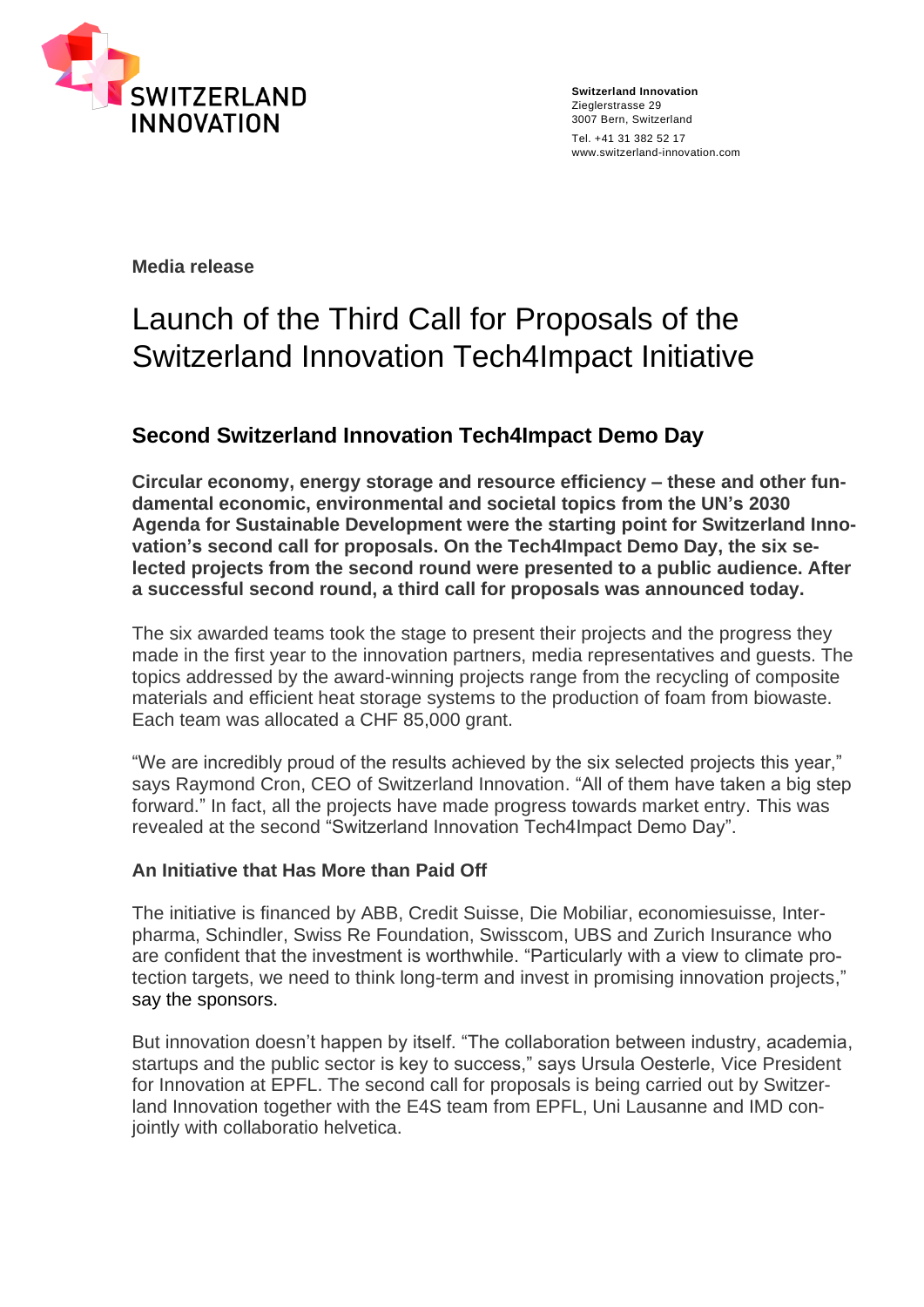### **Project Teams from All Areas Are Addressed**

The Switzerland Innovation Tech4Impact initiative aims to help pioneering innovation projects achieve a breakthrough by addressing one of the six highlighted UN Sustainable Development Goals. To qualify for a grant, the proposed project must be based on an advanced technology that will reach maturity and application within the next three years. The initiative will award six selected projects with a one-year project grant of CHF 85,000 each.

The program is open to project teams from Swiss universities, research institutions and universities of applied sciences, and also to start-ups or SMEs with an innovation project being carried out in collaboration with a research partner. One of the requirements is that the projects provide evidence of cooperation with one of Switzerland Innovation's innovation parks.

**The third call for proposals for Switzerland Innovation Tech4Impact starts on May 25, 2022, and ends on July 7, 2022. More information is available at:** [www.sitech4impact.ch](http://www.sitech4impact.ch/)

#### **About Switzerland Innovation**

Switzerland Innovation is a network of six innovation parks across Switzerland based on a joint initiative of public institutions, academia, and the private sector with a statutory mandate from the Swiss government. Switzerland Innovation forms an ecosystem that allows universities and innovative companies to collaborate and use their knowledge and research results for the development of new marketable products and services. [www.switzerland-innovation.com](file:///C:/Users/Raphael%20Tschanz/AppData/Local/Microsoft/Windows/INetCache/Content.Outlook/www.switzerland-innovation.com)

Media requests:

Raphaël Tschanz, raphael.tschanz@switzerland-innovation.com, 076 507 09 95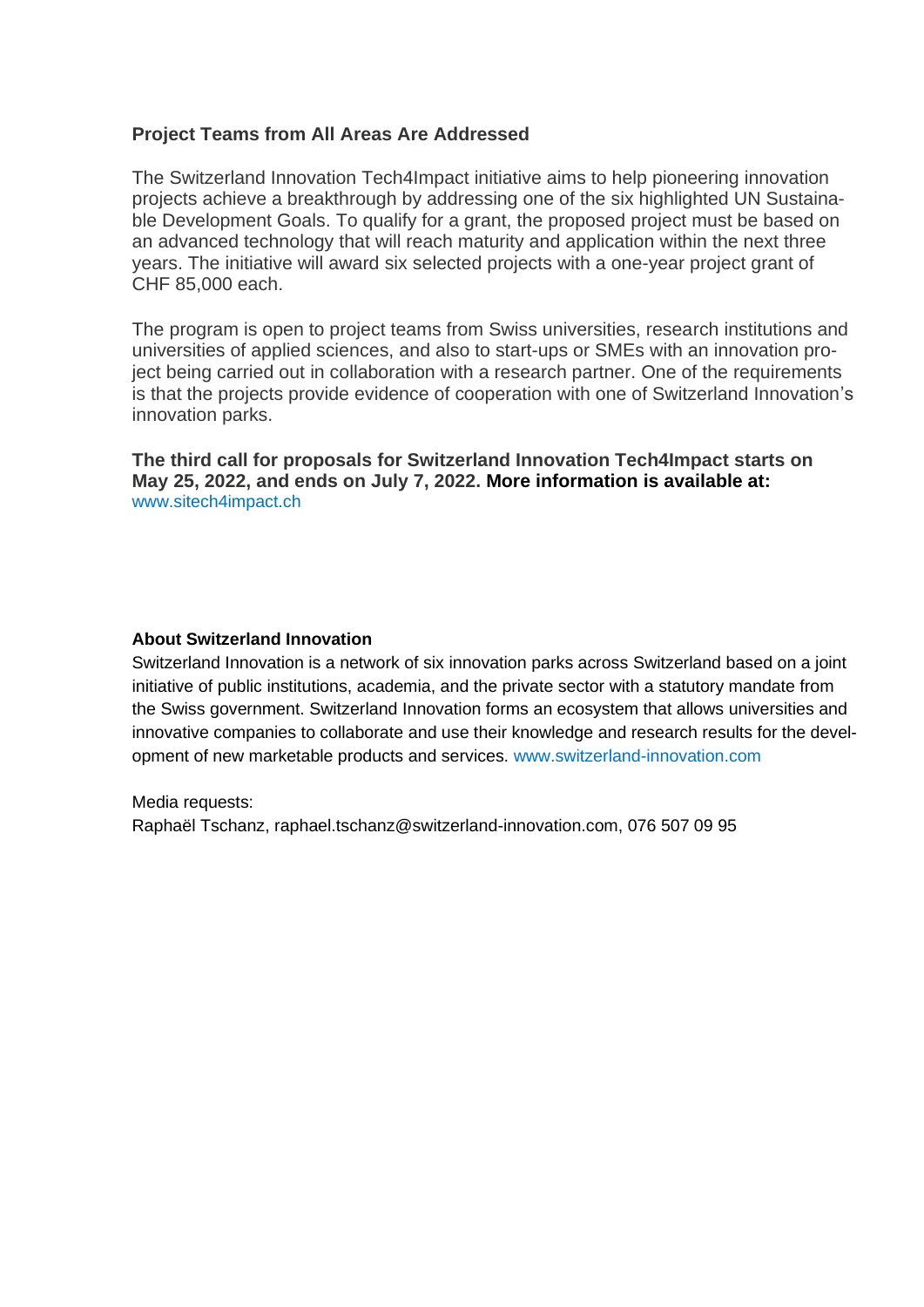# Start der dritten Projektausschreibung der Switzerland Innovation Tech4Impact Initiative

## **Zweiter «Demo Day» von Switzerland Innovation Tech4Impact**

**Kreislaufwirtschaft, Energiespeicherung und Ressourceneffizienz – diese und weitere grundlegende wirtschaftliche, ökologische und gesellschaftliche Themen der Agenda 2030 für nachhaltige Entwicklung der UNO waren der Ausgangspunkt für die zweite Ausschreibung von «Switzerland Innovation». Am Tech4Impact Demo Day wurden die sechs ausgewählten Projekte aus der zweiten Runde erstmals dem Publikum vorgestellt. Nach einer erfolgreichen zweiten Runde wurde heute eine dritte Ausschreibung bekanntgegeben.**

Diese Gelegenheit nutzten die sechs ausgezeichneten Teams, um ihre Projekte und die im ersten Jahr erzielten Fortschritte den Innovationspartnern, Gästen und Medienvertretern vorzustellen. Die Themen der ausgezeichneten Projekte reichen vom Recycling von Verbundwerkstoffen über effiziente Wärmespeicher bis hin zur Herstellung von Schaumstoff aus Bioabfällen. Jedes Team erhielt eine Prämie von 85.000 Franken.

«Wir sind sehr beeindruckt von den Ergebnissen, die die sechs ausgewählten Projekte in diesem Jahr erzielt haben», sagt Raymond Cron, CEO von Switzerland Innovation. «Alle haben einen grossen Schritt nach vorne gemacht.» In der Tat haben alle Projekte Fortschritte hin zur Marktfähigkeit ihrer Innovationen gemacht. Dies wurde beim zweiten «Switzerland Innovation Tech4Impact Demo Day» deutlich.

### **Eine Initiative, die sich mehr als ausgezahlt hat**

Finanziert wird die Initiative von ABB, Credit Suisse, Die Mobiliar, economiesuisse, Interpharma, Schindler, Swiss Re Foundation, Swisscom, UBS und Zurich Insurance, die alle von der Sinnhaftigkeit der Investition überzeugt sind. «Gerade mit Blick auf die Klimaschutzziele müssen wir langfristig denken und in vielversprechende Innovationsprojekte investieren», so der Tenor der Sponsoren.

Aber Innovation kommt nicht von allein. «Die Zusammenarbeit zwischen Industrie, Hochschulen, Start-ups und der öffentlichen Hand ist der Schlüssel zum Erfolg», sagt Ursula Oesterle, Vizepräsidentin für Innovation an der EPFL. Die Umsetzung der zweiten Ausschreibung wird von Switzerland Innovation gemeinsam mit dem Team E4S von EPFL, Uni Lausanne und IMD sowie mit collaboratio helvetica durchgeführt.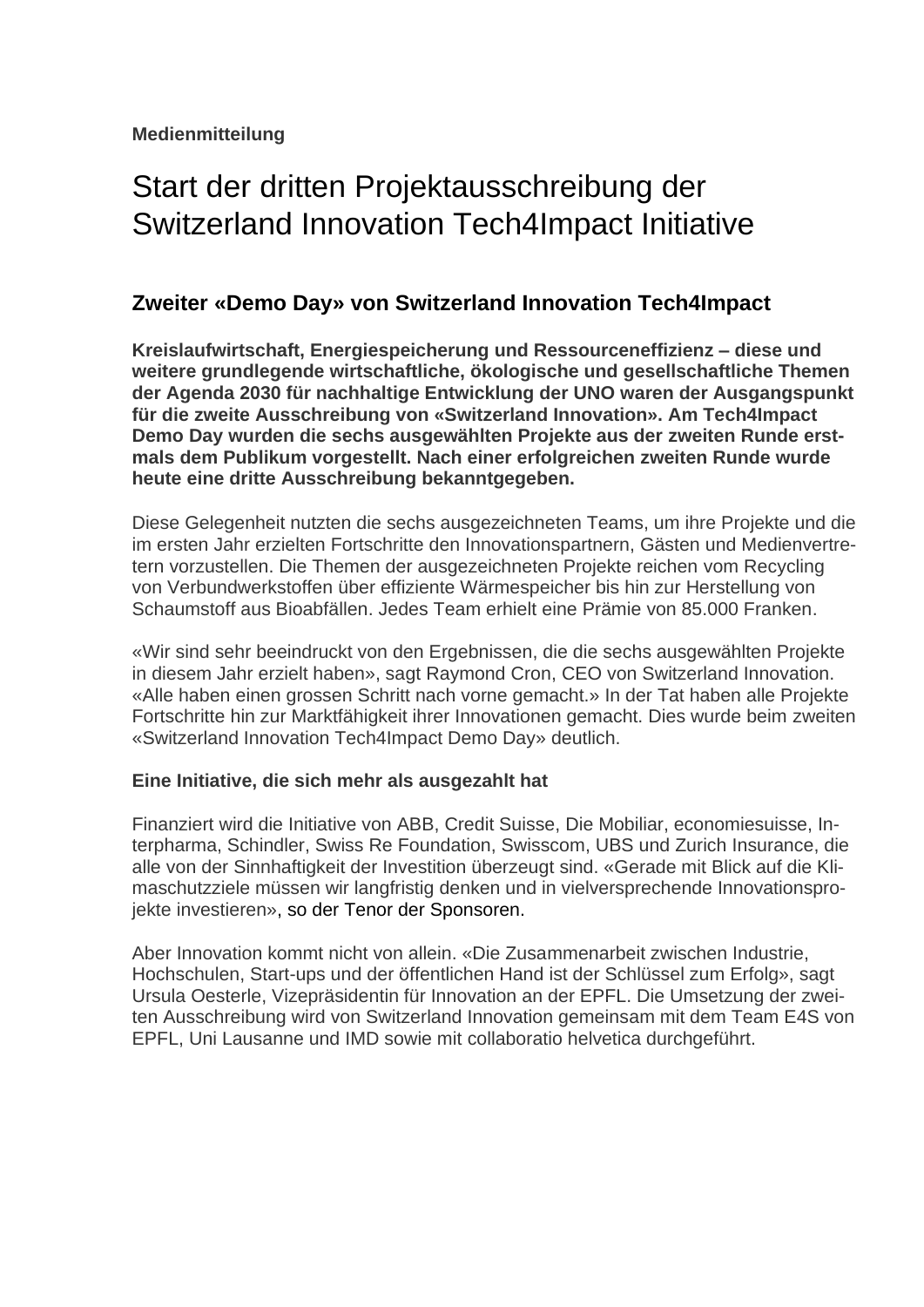#### **Projektteams aus allen Bereichen werden angesprochen**

Die Switzerland Innovation Tech4Impact Initiative zielt darauf ab, bahnbrechenden Innovationsprojekten zum Durchbruch zu verhelfen, indem sie eines der sechs ausgewählten UNO-Ziele für nachhaltige Entwicklung adressieren. Um sich für eine Prämie zu qualifizieren, muss das vorgeschlagene Projekt auf einer fortschrittlichen Technologie basieren, die innerhalb der nächsten drei Jahre zur Marktreife und Anwendung gelangen soll. Die Initiative zeichnet sechs ausgewählte Projekte mit einer einjährigen Projektförderung von jeweils 85.000 Franken aus.

Das Programm ist offen für Projektteams von Schweizer Universitäten, Forschungsinstitutionen oder Fachhochschulen, aber auch für Start-ups oder KMU mit einem Innovationsprojekt in Zusammenarbeit mit einem Forschungspartner. Eine der Voraussetzungen ist, dass die Projekte eine Zusammenarbeit mit einem der Innovationsparks von «Switzerland Innovation» nachweisen können.

**Die dritte Ausschreibung von Switzerland Innovation Tech4Impact startet am 25. Mai 2022 und endet am 7. Juli 2022. Mehr Informationen finden Sie unter:**  [www.sitech4impact.ch](http://www.sitech4impact.ch/)

#### **Über Switzerland Innovation**

Switzerland Innovation ist ein Netzwerk von sechs Innovationsparks in der ganzen Schweiz, das auf einer gemeinsamen Initiative von öffentlichen Institutionen, Wissenschaft und Privatwirtschaft und einem gesetzlichen Auftrag des Bundesrats basiert. Switzerland Innovation bildet ein Ökosystem, das es Hochschulen und innovativen Unternehmen ermöglicht, zusammenzuarbeiten und ihr Wissen und ihre Forschungsergebnisse für die Entwicklung neuer marktfähiger Produkte und Dienstleistungen zu nutzen. [www.switzerland-innovation.com](file:///C:/Users/Raphael%20Tschanz/AppData/Local/Microsoft/Windows/INetCache/Content.Outlook/www.switzerland-innovation.com)

Medienanfragen:

Raphaël Tschanz, raphael.tschanz@switzerland-innovation.com, 076 507 09 95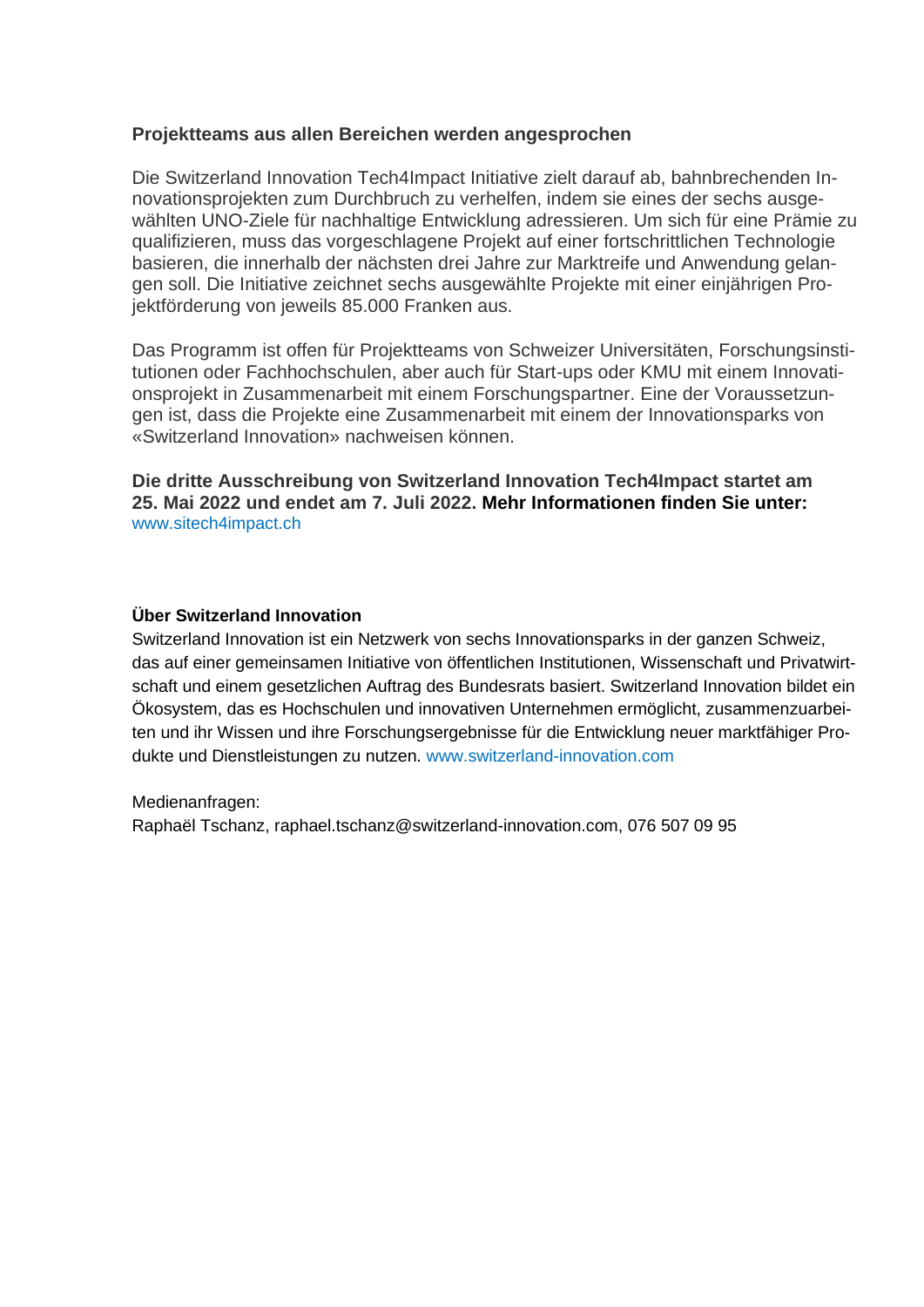# Lancement du troisième appel à propositions de l'initiative Switzerland Innovation Tech4Impact

## **Deuxième Switzerland Innovation Tech4Impact Demo Day**

**Économie circulaire, stockage de l'énergie et efficacité des ressources – ces sujets, ainsi que d'autres thèmes fondamentaux en matière d'économie, d'environnement et de société à l'ordre du jour de l'Agenda 2030 de l'ONU en faveur du développement durable, ont constitué le point de départ du deuxième appel à propositions de Switzerland Innovation. À l'occasion du Tech4Impact Demo Day, les six projets sélectionnés au deuxième tour ont été présentés au public. Après une deuxième manche fructueuse, un troisième appel à propositions a été annoncé aujourd'hui.**

Les six équipes récompensées sont venues sur scène présenter aux représentants des médias, aux partenaires d'innovation et aux invités leurs projets et l'avancement réalisé pendant la première année. Les thématiques abordées par les projets primés vont du recyclage des matériaux composites à la fabrication de mousse à partir de biodéchets, en passant par un stockage efficace de la chaleur. Chacune des équipes a reçu une subvention de CHF 85'000.

«Nous sommes extrêmement fiers des résultats réalisés par les six projets sélectionnés cette année», indique Raymond Cron, CEO de Switzerland Innovation. «Tous ont fait un bond en avant.» Et c'est vrai: les projets ont tous fait un pas de plus vers leur entrée sur le marché, un constat mis au jour lors du deuxième Switzerland Innovation Tech4Impact Demo Day.

### **Une initiative qui a largement porté ses fruits**

L'initiative est financée par ABB, Credit Suisse, La Mobilière, economiesuisse, Interpharma, Schindler, Swiss Re Foundation, Swisscom, UBS et Zurich Insurance. Les partenaires sont convaincus de la rentabilité de cet investissement. «C'est notamment à l'égard des objectifs de protection du climat que nous devons penser à long terme et investir dans des projets innovants et prometteurs», indiquent les sponsors.

L'innovation ne se fait toutefois pas toute seule. Selon Ursula Oesterle, Vice President for Innovation à l'EPFL, «la collaboration entre l'industrie, le monde académique, les start-up et le secteur public est la clé de la réussite». Le second appel à propositions est effectué par Switzerland Innovation aux cotés de l'équipe E4S de l'EPFL, de l'Uni Lausanne de l'IMD ainsi que collaboratio helvetica.